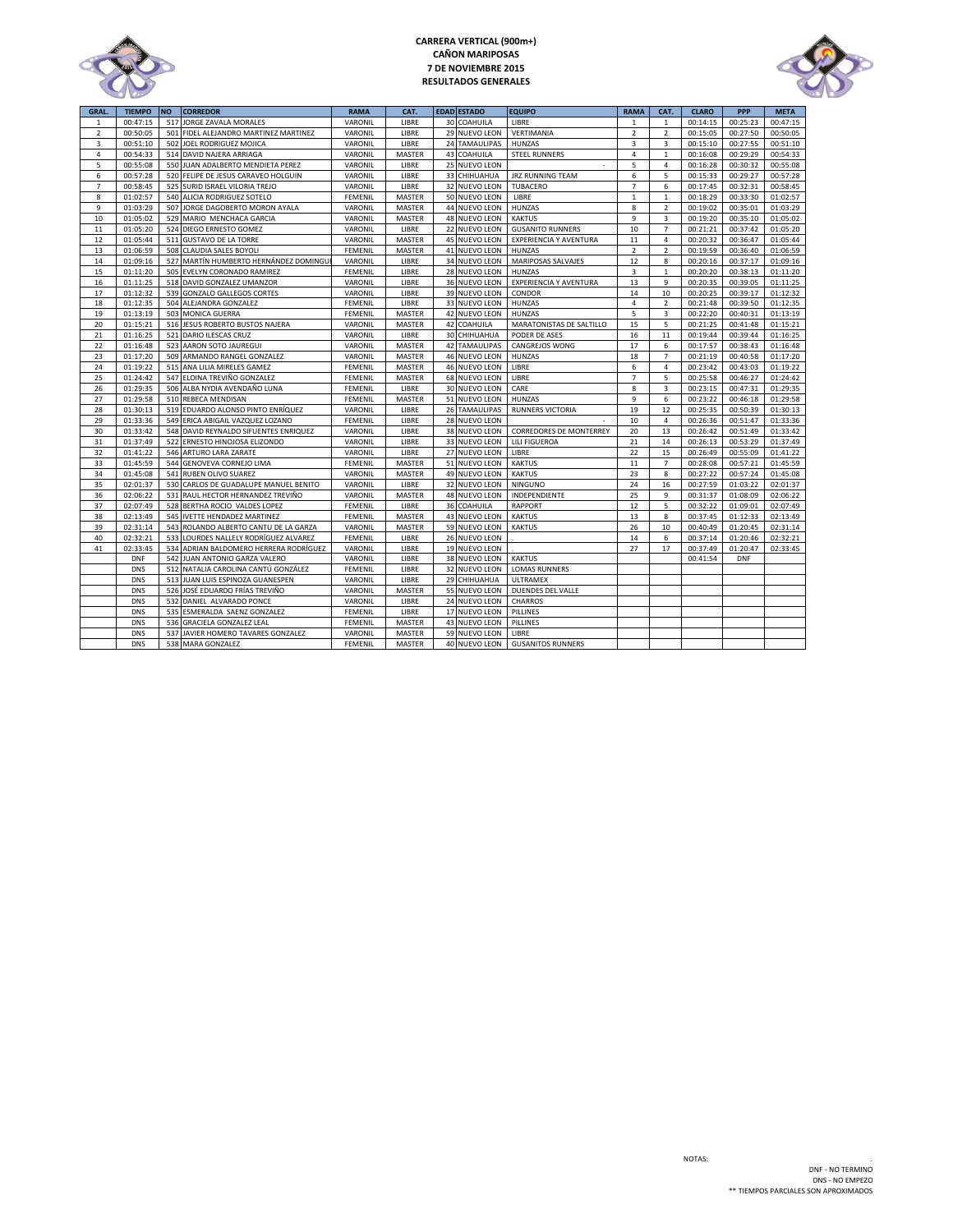

# **CARRERA VERTICAL (900m+) CAÑON MARIPOSAS 7 DE NOVIEMBRE 2015 RESULTADOS FEMENIL LIBRE**



| CAT. | TIEMPO NO  | <b>CORREDOR</b>                       | <b>RAMA</b>    | CAT.  | <b>EDAD ESTADO</b> | <b>EQUIPO</b>        | <b>RAMA</b>              | GRAL. | <b>CLARO</b> | <b>PPP</b> | <b>META</b> |
|------|------------|---------------------------------------|----------------|-------|--------------------|----------------------|--------------------------|-------|--------------|------------|-------------|
|      | 00:47:15   | 505 EVELYN CORONADO RAMIREZ           | <b>FEMENIL</b> | LIBRE | 28 NUEVO LEON      | <b>HUNZAS</b>        |                          | 15    | 00:20:20     | 00:38:13   | 00:47:15    |
|      | 00:50:05   | 504 ALEJANDRA GONZALEZ                | <b>FEMENIL</b> | LIBRE | 33 NUEVO LEON      | HUNZAS               |                          | 18    | 00:21:48     | 00:39:50   | 00:50:05    |
|      | 00:51:10   | 506 ALBA NYDIA AVENDAÑO LUNA          | <b>FEMENIL</b> | LIBRE | 30 NUEVO LEON CARE |                      |                          | 26    | 00:23:15     | 00:47:31   | 00:51:10    |
|      | 00:54:33   | 549 ERICA ABIGAIL VAZQUEZ LOZANO      | <b>FEMENIL</b> | LIBRE | 28 NUEVO LEON      |                      | 10                       | 29    | 00:26:36     | 00:51:47   | 00:54:33    |
|      | 00:55:08   | 528 BERTHA ROCIO VALDES LOPEZ         | <b>FEMENIL</b> | LIBRE | 36 COAHUILA        | <b>RAPPORT</b>       | $\overline{\phantom{a}}$ | 37    | 00:32:22     | 01:09:01   | 00:55:08    |
|      | 00:57:28   | 533 LOURDES NALLELY RODRÍGUEZ ALVAREZ | <b>FEMENIL</b> | LIBRE | 26 NUEVO LEON      |                      | 14                       | 40    | 00:37:14     | 01:20:46   | 00:57:28    |
|      | <b>DNS</b> | 512 NATALIA CAROLINA CANTÚ GONZÁLEZ   | <b>FEMENIL</b> | LIBRE | 32 NUEVO LEON      | <b>LOMAS RUNNERS</b> |                          |       |              |            |             |
|      | <b>DNS</b> | 535 ESMERALDA SAENZ GONZALEZ          | <b>FFMFNIL</b> | LIBRE | 17 NUEVO LEON      | PILLINES             |                          |       |              |            |             |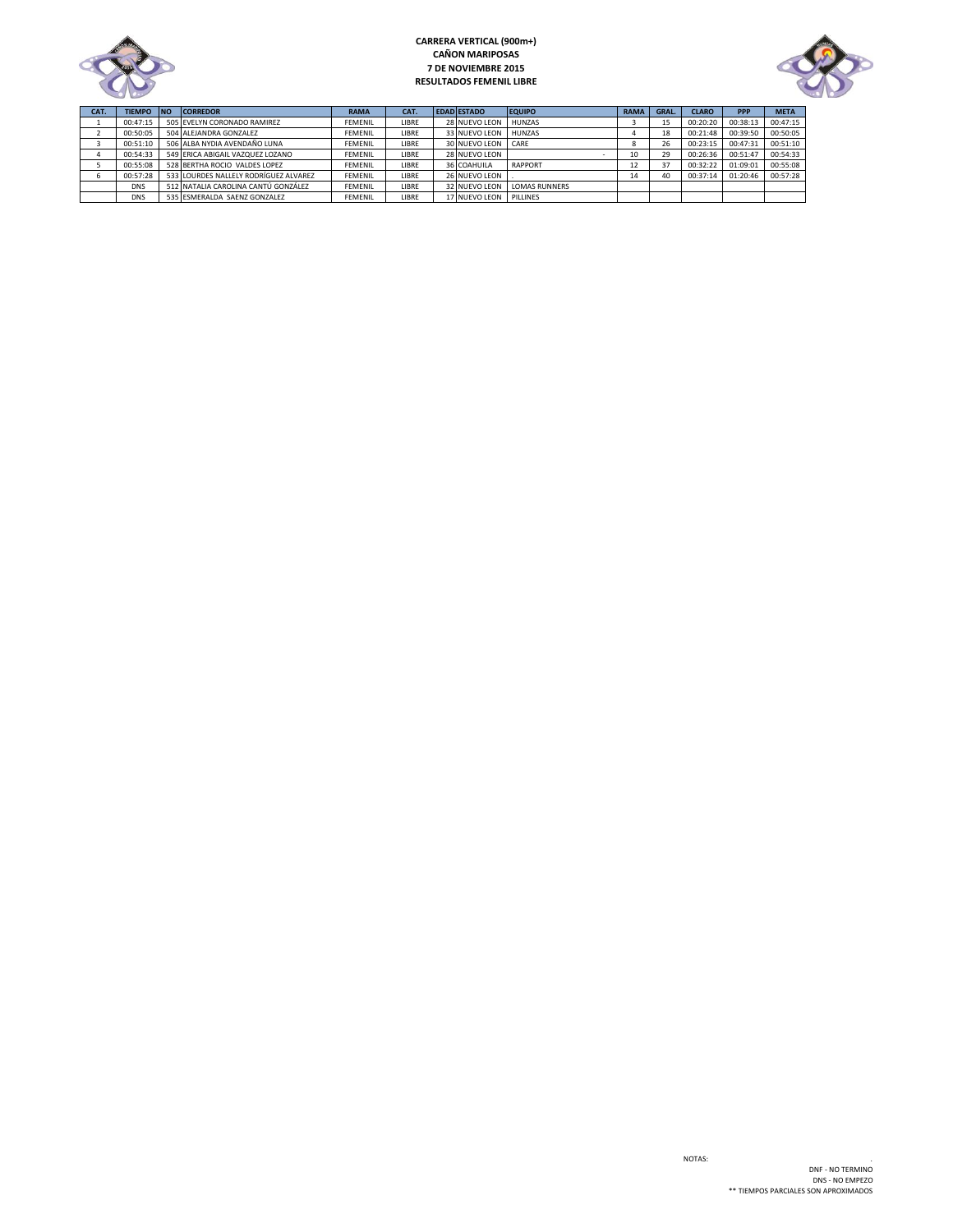

## **CARRERA VERTICAL (900m+) CAÑON MARIPOSAS 7 DE NOVIEMBRE 2015 RESULTADOS FEMENIL MASTER**



| CAT. | <b>TIEMPO</b> | <b>INO</b> | <b>CORREDOR</b>              | <b>RAMA</b>    | CAT.          | <b>EDAD ESTADO</b> | <b>EQUIPO</b>            | <b>RAMA</b> | GRAL. | <b>CLARO</b> | PPP      | <b>META</b> |
|------|---------------|------------|------------------------------|----------------|---------------|--------------------|--------------------------|-------------|-------|--------------|----------|-------------|
|      | 00:47:15      |            | 540 ALICIA RODRIGUEZ SOTELO  | <b>FEMENIL</b> | MASTER        | 50 NUEVO LEON      | LIBRE                    |             |       | 00:18:29     | 00:33:30 | 00:47:15    |
|      | 00:50:05      |            | 508 CLAUDIA SALES BOYOLI     | FEMENIL        | <b>MASTER</b> | 41 NUEVO LEON      | HUNZAS                   |             | 13    | 00:19:59     | 00:36:40 | 00:50:05    |
|      | 00:51:10      |            | 503 MONICA GUERRA            | <b>FEMENIL</b> | <b>MASTER</b> | 42 NUEVO LEON      | <b>HUNZAS</b>            |             | 19    | 00:22:20     | 00:40:31 | 00:51:10    |
|      | 00:54:33      |            | 515 ANA LILIA MIRELES GAMEZ  | <b>FEMENIL</b> | MASTER        | 46 NUEVO LEON      | LIBRE                    |             | 24    | 00:23:42     | 00:43:03 | 00:54:33    |
|      | 00:55:08      |            | 547 ELOINA TREVIÑO GONZALEZ  | FEMENIL        | <b>MASTER</b> | 68 NUEVO LEON      | LIBRE                    |             | 25    | 00:25:58     | 00:46:27 | 00:55:08    |
| O    | 00:57:28      |            | 510 REBECA MENDISAN          | <b>FEMENIL</b> | <b>MASTER</b> | 51 NUEVO LEON      | HUNZAS                   |             | 27    | 00:23:22     | 00:46:18 | 00:57:28    |
|      | 00:58:45      |            | 544 GENOVEVA CORNEJO LIMA    | <b>FEMENIL</b> | <b>MASTER</b> | 51 NUEVO LEON      | <b>KAKTUS</b>            | 11          | 33    | 00:28:08     | 00:57:21 | 00:58:45    |
|      | 01:02:57      |            | 545 IVETTE HENDADEZ MARTINEZ | <b>FEMENIL</b> | <b>MASTER</b> | 43 NUEVO LEON      | <b>KAKTUS</b>            | 13          | 38    | 00:37:45     | 01:12:33 | 01:02:57    |
|      | <b>DNS</b>    |            | 536 GRACIELA GONZALEZ LEAL   | <b>FEMENIL</b> | <b>MASTER</b> | 43 NUEVO LEON      | PILLINES                 |             |       |              |          |             |
|      | <b>DNS</b>    |            | 538 MARA GONZALEZ            | FEMENIL        | MASTER        | 40 NUEVO LEON      | <b>GUSANITOS RUNNERS</b> |             |       |              |          |             |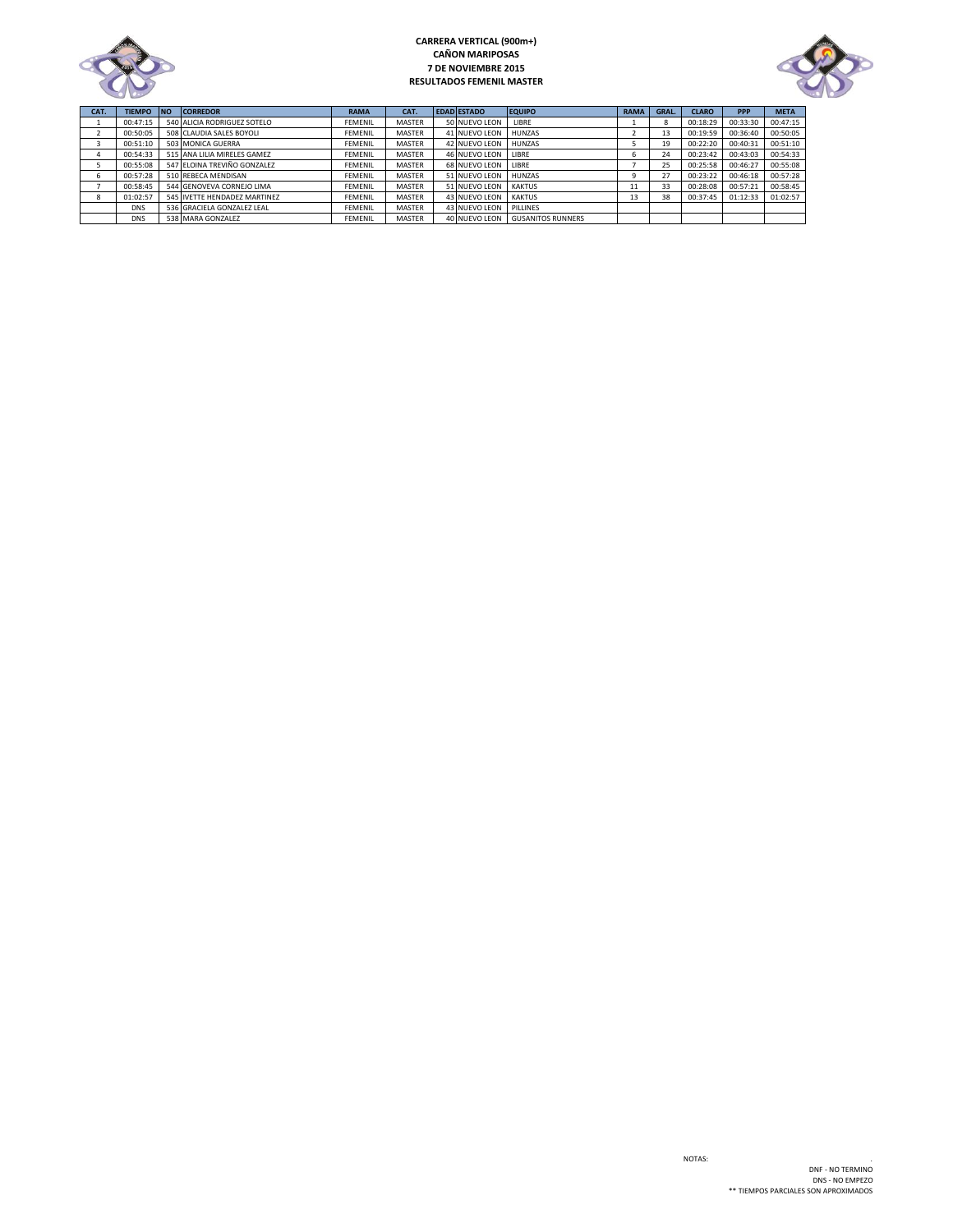

## **CARRERA VERTICAL (900m+) CAÑON MARIPOSAS 7 DE NOVIEMBRE 2015 RESULTADOS VARONIL LIBRE**



| CAT.           | <b>TIEMPO</b> | <b>NO</b> | <b>CORREDOR</b>                        | <b>RAMA</b> | CAT.  | <b>EDAD ESTADO</b>    | <b>EQUIPO</b>                  | <b>RAMA</b>              | GRAL.                    | <b>CLARO</b> | PPP        | <b>META</b> |
|----------------|---------------|-----------|----------------------------------------|-------------|-------|-----------------------|--------------------------------|--------------------------|--------------------------|--------------|------------|-------------|
|                | 00:47:15      |           | 517 JORGE ZAVALA MORALES               | VARONIL     | LIBRE | 30 COAHUILA           | LIBRE                          |                          |                          | 00:14:15     | 00:25:23   | 00:47:15    |
| $\mathfrak{p}$ | 00:50:05      |           | 501 FIDEL ALEJANDRO MARTINEZ MARTINEZ  | VARONIL     | LIBRE | 29 NUEVO LEON         | VERTIMANIA                     | $\overline{\phantom{a}}$ | $\overline{\phantom{a}}$ | 00:15:05     | 00:27:50   | 00:50:05    |
| 3              | 00:51:10      |           | 502 JOEL RODRIGUEZ MOJICA              | VARONIL     | LIBRE | <b>24 TAMAULIPAS</b>  | <b>HUNZAS</b>                  | Ŕ                        | 3                        | 00:15:10     | 00:27:55   | 00:51:10    |
| 4              | 00:54:33      |           | 550 JUAN ADALBERTO MENDIETA PEREZ      | VARONIL     | LIBRE | 25 NUEVO LEON         |                                |                          | 5                        | 00:16:28     | 00:30:32   | 00:54:33    |
| 5              | 00:55:08      |           | 520 FELIPE DE JESUS CARAVEO HOLGUIN    | VARONIL     | LIBRE | 33 CHIHUAHUA          | <b>JRZ RUNNING TEAM</b>        | 6                        | 6                        | 00:15:33     | 00:29:27   | 00:55:08    |
| 6              | 00:57:28      |           | 525 SURID ISRAEL VILORIA TREJO         | VARONIL     | LIBRE | 32 NUEVO LEON         | TUBACERO                       |                          |                          | 00:17:45     | 00:32:31   | 00:57:28    |
|                | 00:58:45      |           | 524 DIEGO ERNESTO GOMEZ                | VARONIL     | LIBRE | 22 NUEVO LEON         | <b>GUSANITO RUNNERS</b>        | 10                       | 11                       | 00:21:21     | 00:37:42   | 00:58:45    |
| 8              | 01:02:57      |           | 527 MARTÍN HUMBERTO HERNÁNDEZ DOMINGUI | VARONIL     | LIBRE | 34 NUEVO LEON         | MARIPOSAS SALVAJES             | 12                       | 14                       | 00:20:16     | 00:37:17   | 01:02:57    |
| 9              | 01:03:29      |           | 518 DAVID GONZALEZ UMANZOR             | VARONIL     | LIBRE | 36 NUEVO LEON         | <b>EXPERIENCIA Y AVENTURA</b>  | 13                       | 16                       | 00:20:35     | 00:39:05   | 01:03:29    |
| 10             | 01:05:02      |           | 539 GONZALO GALLEGOS CORTES            | VARONIL     | LIBRE | 39 NUEVO LEON         | <b>CONDOR</b>                  | 14                       | 17                       | 00:20:25     | 00:39:17   | 01:05:02    |
| 11             | 01:05:20      |           | 521 DARIO ILESCAS CRUZ                 | VARONIL     | LIBRE | 30 CHIHUAHUA          | PODER DE ASES                  | 16                       | 21                       | 00:19:44     | 00:39:44   | 01:05:20    |
| 12             | 01:05:44      |           | 519 EDUARDO ALONSO PINTO ENRÍQUEZ      | VARONIL     | LIBRE | <b>26 TAMAULIPAS</b>  | <b>RUNNERS VICTORIA</b>        | 19                       | 28                       | 00:25:35     | 00:50:39   | 01:05:44    |
| 13             | 01:06:59      |           | 548 DAVID REYNALDO SIFUENTES ENRIQUEZ  | VARONIL     | LIBRE | 38 NUEVO LEON         | <b>CORREDORES DE MONTERREY</b> | 20                       | 30                       | 00:26:42     | 00:51:49   | 01:06:59    |
| 14             | 01:09:16      |           | 522 ERNESTO HINOJOSA ELIZONDO          | VARONIL     | LIBRE | 33 NUEVO LEON         | <b>LILI FIGUEROA</b>           | 21                       | 31                       | 00:26:13     | 00:53:29   | 01:09:16    |
| 15             | 01:11:20      |           | 546 ARTURO LARA ZARATE                 | VARONIL     | LIBRE | 27 NUEVO LEON         | LIBRE                          | 22                       | 32                       | 00:26:49     | 00:55:09   | 01:11:20    |
| 16             | 01:11:25      |           | 530 CARLOS DE GUADALUPE MANUEL BENITO  | VARONIL     | LIBRE | 32 NUEVO LEON         | <b>NINGUNO</b>                 | 24                       | 35                       | 00:27:59     | 01:03:22   | 01:11:25    |
| 17             | 01:12:32      |           | 534 ADRIAN BALDOMERO HERRERA RODRÍGUEZ | VARONIL     | LIBRE | 19 NUEVO LEON         |                                | 27                       | 41                       | 00:37:49     | 01:20:47   | 01:12:32    |
|                | <b>DNF</b>    |           | 542 JUAN ANTONIO GARZA VALERO          | VARONIL     | LIBRE | 38 NUEVO LEON         | <b>KAKTUS</b>                  |                          |                          | 00:41:54     | <b>DNF</b> |             |
|                | <b>DNS</b>    |           | 513 JUAN LUIS ESPINOZA GUANESPEN       | VARONIL     | LIBRE | 29 CHIHUAHUA          | <b>ULTRAMEX</b>                |                          |                          |              |            |             |
|                | <b>DNS</b>    |           | 532 DANIEL ALVARADO PONCE              | VARONIL     | LIBRE | 24 NUEVO LEON CHARROS |                                |                          |                          |              |            |             |